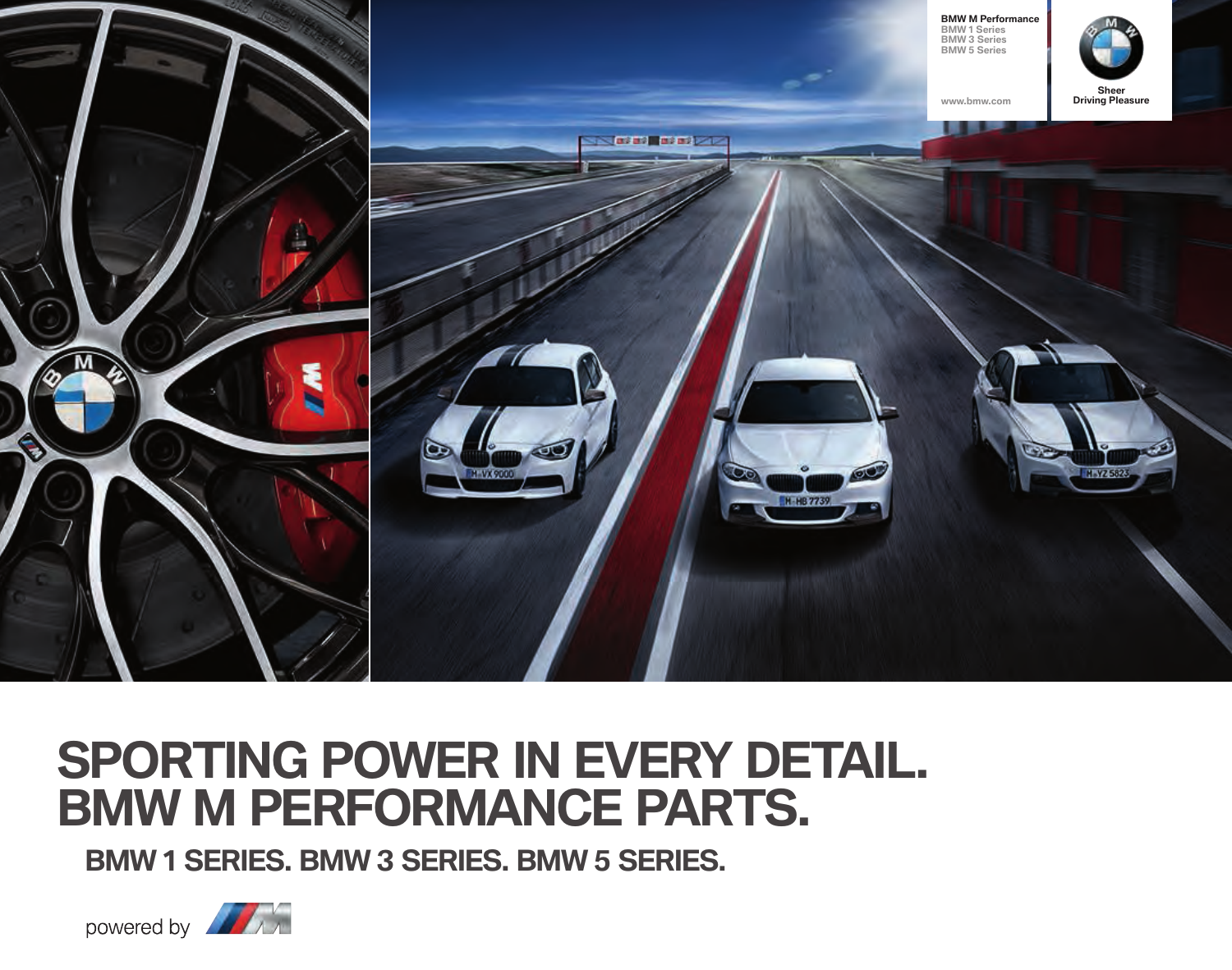# **THE CONSISTENT CHOICE FOR BREATHTAKING DYNAMICS.**

In , BMW is returning to the DTM German touring car series for the fi rst time since , after victories, pole positions, no fewer than 185 podium places and three DTM driver titles. Good reason for us to now offer you the opportunity to give your BMW definitive racing character and even greater dynamics with BMW M Performance Parts – the result of years of racing experience and intense manufacturing and development processes. Whether it's for the aerodynamics, the chassis, the cockpit or the powertrain – BMW M Performance Parts are the clear choice for premium quality and sporty innovation. Give your BMW a breathtaking racing feel.



#### For even better aerodynamic values, and perfectly adapted to the BMW 1 Series and BMW 3 Series. Features for the BMW Series, for example, include air intakes, splitter and front bumper components, rear diffuser and blades for the side sills. A strong BMW M Performance Parts statement is also made by the accompanying trim for the side sills with M Performance lettering. The BMW M Sport package is a prerequisite for the BMW M Performance Aerodynamics package. **BMW M Performance Aerodynamics package BMW M Performance rear spoiler**

Frame and vertical slats in black underline the distinctive and dynamic look. **BMW M Performance front grille, black**

#### **BMW M Performance top stripes**

Over the bonnet, roof and rear, ensuring extremely sporty lines. Available in black and in white.

#### **BMW M Performance carbon exterior mirror caps**

Hand-crafted and adapted to the BMW 1 Series and BMW 3 Series for a high-quality, high-tech appearance.

### **2 BMW M Performance rear fins**

Accentuate individual, sporty style and perfectly adapted to the contours of the BMW 1 Series. Only available in conjunction with BMW M Performance rear spoiler.

#### 2, 4 19" BMW M Performance light-alloy wheels **Double-spoke M**

Weight-optimised, Bicolour and with four-colour M logo. For the BMW 1 Series with 19" wheels and the BMW 3 Series with 20" wheels

#### 3 BMW M Performance rear spoiler

For a powerful, sporty look. Available in high quality black painted plastic for the BMW 1 Series and the BMW 3 Series. The BMW 3 Series can also be equipped with the BMW M Performance carbon rear spoiler (pic 3). The latter is carefully hand-crafted from 100 per cent carbon, is weight-optimised and offers maximum stability.

### **4 BMW M Performance 18" brake system**

Inner-vented, lightweight sport brake discs. Designed for extremely sporty driving and higher thermal challenges. Four-piston aluminium caliper on the front axle, twopiston aluminium caliper on the rear axle. Available in

M Performance Red, M Performance Yellow or M Performance Orange. Includes coloured M logo.

#### **BMW M Performance chassis**

Discover unique driving feel. With this system, the shock absorbers, wishbones and stabilisers have all been extensively tested and then adapted to strict motorsport criteria. The result: agility that will never fail to amaze.



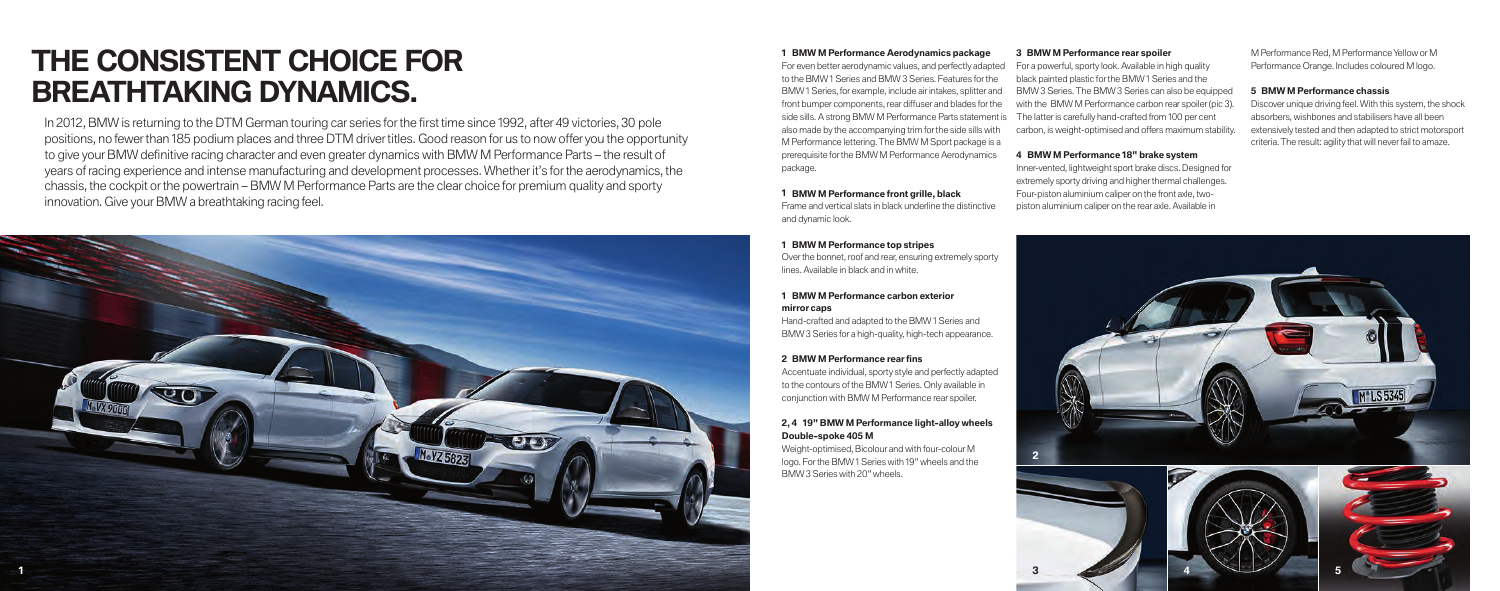

#### **B M W M P e r f o rmance Alcantara s tee ring wheel with car b on trim and r ace displa y**

A motor sport feel thanks to integrated race computer and dynamic BMW M Performance design. Display features the latest OLED technology, gearshift indicator and E ffi cientDynami cs, Sport and R a ce modes. Openpore carbon and Alcantara steering wheel offers excellent grip and is flattened at the bottom. 1 w A ar fe ar p< gr 1 w D, p< M 1 w O Ti W 2 in Si fo te 2 Ti p< pr in 3

#### **B M W M P e r f o rmance car b on int e rio r trim with Alcantar a**

Design highlights that can be seen and felt. Openpore carbon-fibre combined with Alcantara, with M Performance branding.

#### **BMW M Performance carbon gearshift lever with Alcantara gait e r**

Open-pore carbon-fibre is again combined with Alcantara. The resul t is a new and e ven mo re di rec t gea r-change feel. With M Performance branding in the gearshift graphic.

#### BMW M Performance pedal covers/footrest **in stainless s teel**

St ainless s teel pedal c o v ers.The optional M P erf ormance f o o t res t fea tures precise workmanship and a puris t, technical look.

#### **BMW** M Performance floor mat

The dynami c design harmonises perfec tly wi th the pedal covers. Easy to clean and with a hard-wearing step protector. Optimum grip thanks to integrated rubber studs<br>in the pedal area.

#### **BMW M Performance exhaust system**

Two chrome-plated stainless steel tailpipes with high tech design ensure an even more powerful and sporty sound and reduce exhaust back pressure. Includes M logo. Available for 125i and 335i.

**4**

## **in chr ome**

3.in ∏<br>in ∏ur<br>fo<br>4. The high-gloss chrome-plated stainless steel trim underlines the expressive character of your BMW 1 Series o r BM W Series with e ven mo re sportiness. Onl y a v ailable for four-cylinder diesel models.

#### **BMW M Performance Power Kit**

BMW M Performance Power Kits further increase the already impressi ve perf ormance o f y our BM W Series o r BMW 3 Series thanks to perfectly matched software and hardware components. Peak torque varies according to

the selec ted gea r.The perf ormance inc rease, br ought about by engine data modifications, introduces new thermal challenges. This is why, as well as a new control unit that processes the data, there is a larger intercooler. Only with th e Original BMW M P e r for man c e Pow e r Kit does the BMW warranty remain unaffected. Available for does the BMW warranty remain unaffected. Available for<br>the following engine variants: 120d and 320d and, from 12/2012, the 335i. The BMW M Performance Power Kit **BMW M Performance exhaust pipe finisher** the selected gear. The performance increase the high-gloss chrome-plated stainless steel trim about by engine data modifications, into the performance policies the selection of the

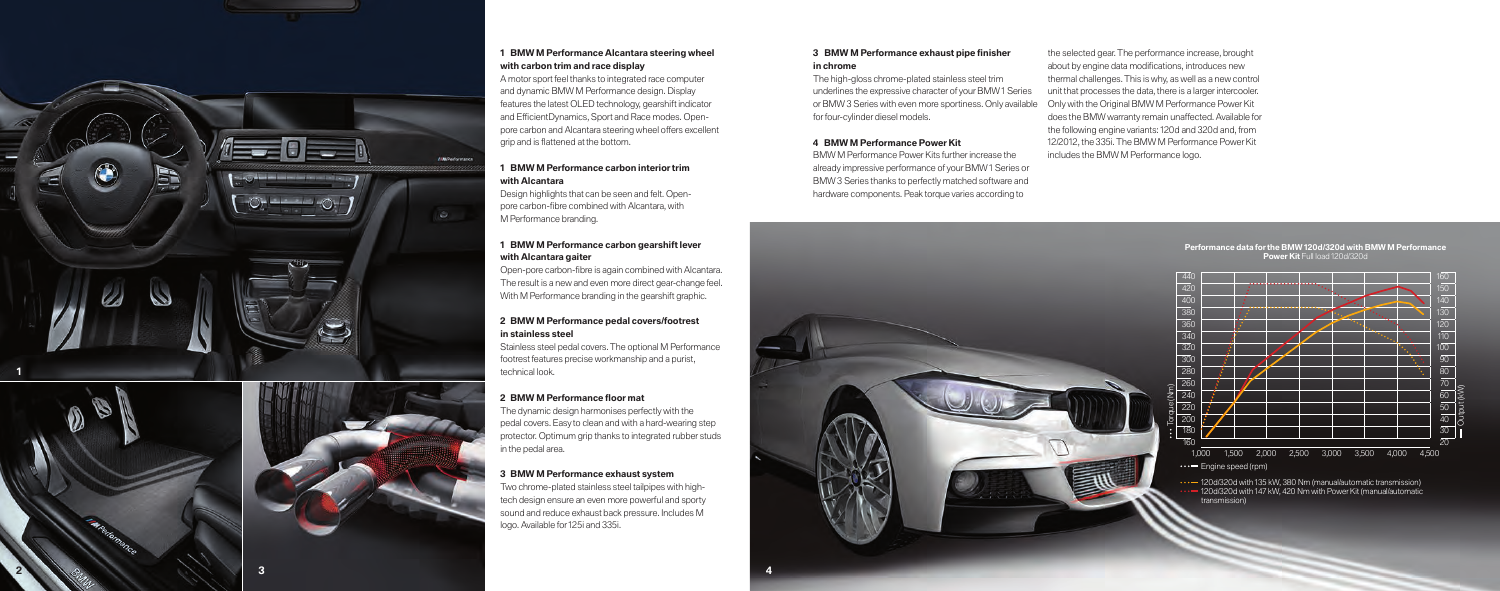

Frame and vertical slats in black. Underlines the elegant and dynamic character of the BMW 5 Series. **BMW M Performance front grille, black**

#### Sporty high-quality look with high-tech character. **BMW M Performance carbon exterior mirror caps**

Carefully hand-crafted.

#### **1 BMW M Performance side skirt trim<sup>1</sup>**

Black trim application with M Performance lettering, optimally matched to the car's design.

Sporty, high-quality and perfectly adapted to the vehicle design. Carefully hand-crafted from 100 per cent carbon. **BMW M Performance carbon front splitter +** 

Available in Bicolour look and Liquid Black. **" BMW M Performance light-alloy wheels + V-spoke M**

**Performance data for the BMW d with BMW M Performance Power Kit** Full load 520d

 $\overline{2}$ 



520d with 135 kW, 380 Nm (manual/automatic transmission)<br>520d with 147 kW, 420 Nm with Power Kit (manual/automatic transmission)

#### **BMW M Performance Power Kit**

BMW M Performance Power kits further increase the already impressive performance of your BMW 5 Series (520d) thanks to perfectly matched software and hardware components. Peak engine torque varies according to the selected gear.The M Performance lettering forthe side sills is included in the BMW M Performance Power Kit.

Elegant dynamics that blend seamlessly with the design and specifically developed for the BMW 5 Series. **BMW M Performance rear diffusor**

For an impressively sporty sound – inside and out. Distinct, high-quality stainless steel silencer system with chromeplated tailpipes. Available for 535i. **BMW M Performance exhaust system**

Alcantara-covered for optimum grip, flattened atthe bottom and featuring painted carbon trim. **BMW M Performance Alcantara steering wheel**

#### **BMW M Performance carbon gearshiftlever with Alcantara gaiter**

Painted carbon-fibre combined with Alcantara.The result is a new and even sportier gear-change feel.

#### **BMW M Performance carbon interior trim**

Create exclusive sports car aesthetics and a fascinating three-dimensional effect with painted carbon. Includes M Performance lettering.

#### **BMW M Performance pedal covers/footrest in stainless steel**

Stainless steel pedal covers.The M Performance footrest in a matching design is optional.



 BMW M Sport package required. Availability dependent on engine type.